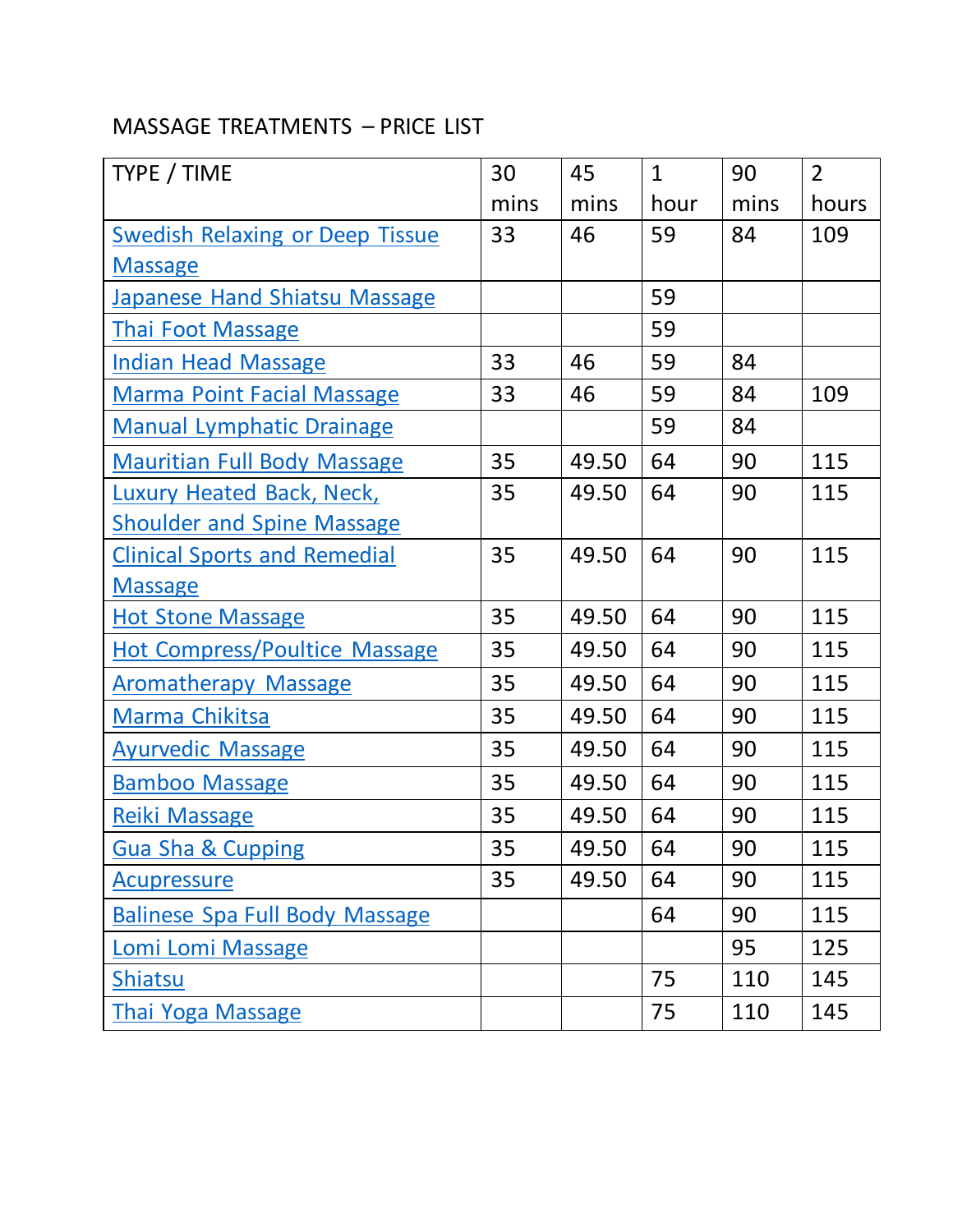### HOLISTIC WELL-BEING TREATMENTS – PRICE LIST

| TYPE / TIME                               | 30     | 45    | $\mathbf{1}$ | 90   | $\overline{2}$ |
|-------------------------------------------|--------|-------|--------------|------|----------------|
|                                           | mins   | mins  | hour         | mins | hours          |
| Reflexology                               |        | 46    | 59           |      |                |
| <b>Reiki</b>                              | 33     | 46    | 59           |      |                |
| <b>Meditation &amp; Energy Transfer</b>   | 33     | 46    | 59           | 84   | 109            |
| <b>Chakra Energy Balancing</b>            |        | 46    | 59           | 84   | 109            |
| Consultation                              |        |       |              |      |                |
| Shirodhara Oil Flow                       | 60     | 75    | 90           | 120  |                |
| <b>Kati Basti/Janu Basti</b>              | 60     | 75    | 90           | 120  |                |
| <b>Infrared Sauna Cocoon</b>              |        | 55    | 65           |      |                |
| <b>Body Scrub &amp; Shower</b>            |        |       | 75           |      |                |
| <b>Hopi Ear Candling</b>                  | 35     |       |              |      |                |
| <b>Gents Facial &amp; Beard Treatment</b> | 38     | 56    | 71           |      |                |
| <b>Professional Counselling</b>           |        |       | 85           | 120  | 150            |
| <b>Clinical Hypnotherapy</b>              |        |       | 150          |      | 300            |
| <b>Sensual &amp; Intimacy Coaching</b>    |        |       | 85           | 120  | 150            |
| <b>Tantric Practice</b>                   | Varied |       |              |      |                |
| <b>Tapping / Emotional Freedom</b>        | 35     | 49.50 | 64           | 90   |                |
| <b>Technique</b>                          |        |       |              |      |                |
| Intolerance, Allergy, Nutrient,           | Varied |       |              |      |                |
| <b>Toxicity, Weight, Fitness &amp;</b>    |        |       |              |      |                |
| <b>Metabolism Tests</b>                   |        |       |              |      |                |
| <b>OOH! Organic Oils for Health</b>       | 48     |       | 85           |      |                |
| <b>Detox Programmes</b>                   | Varied |       |              |      |                |
| <b>Quickslim Body Wrap</b>                |        |       |              | 85   | 105            |
| <b>Weight Loss Meals &amp; Programmes</b> |        | 38    |              |      |                |
| <b>Skin Tanning</b>                       | 48     | 65    | 85           | 120  | 150            |
| Men's Manicure/Men's Pedicure             |        | 46    | 59           | 84   |                |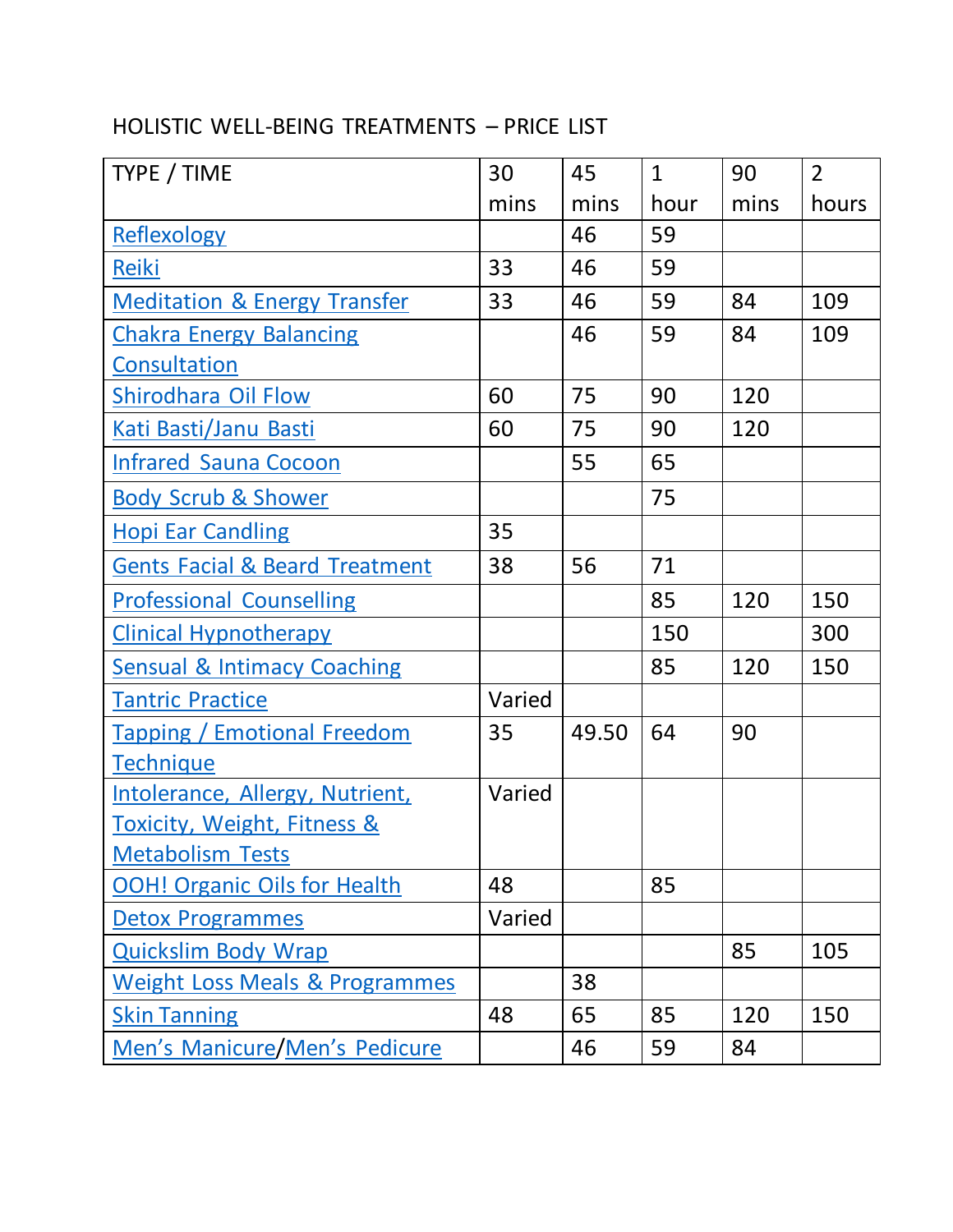## MALE WAXING & GROOMING TREATMENTS – PRICE LIST

| TYPE / TIME                 | 30   | 45   | $\mathbf{1}$ | 90   | $\overline{2}$ | 2.5   | 3     |
|-----------------------------|------|------|--------------|------|----------------|-------|-------|
|                             | mins | mins | hour         | mins | hours          | hours | hours |
| <b>Laser Hair Removal</b>   | 45   | 70   | 95           | 120  | 145            | 170   | 195   |
| <b>Male Waxing (non</b>     | 40   | 55   | 70           | 100  | 130            | 160   | 190   |
| intimate)                   |      |      |              |      |                |       |       |
| <b>Male Waxing</b>          | 50   | 75   |              |      |                |       |       |
| (intimate)                  |      |      |              |      |                |       |       |
| <b>Clippering &amp;</b>     | 25   | 35   | 45           | 65   |                |       |       |
| <b>Trimming (non</b>        |      |      |              |      |                |       |       |
| intimate)                   |      |      |              |      |                |       |       |
| <b>Clippering &amp;</b>     | 35   | 45   |              |      |                |       |       |
| <b>Trimming</b>             |      |      |              |      |                |       |       |
| (intimate)                  |      |      |              |      |                |       |       |
| <b>Electronic Epilation</b> | 40   | 55   | 70           | 100  | 130            | 160   | 190   |
| (non intimate)              |      |      |              |      |                |       |       |
| <b>Foam Spray/VEET</b>      | 40   | 55   | 70           | 100  | 130            | 160   | 190   |
| (non intimate)              |      |      |              |      |                |       |       |
| <b>Gents Facial &amp;</b>   | 38   | 56   | 71           |      |                |       |       |
| <b>Beard Treatment</b>      |      |      |              |      |                |       |       |
| <b>Wet Shave (Facial)</b>   |      |      | 60           |      |                |       |       |
| <b>Body Scrub &amp;</b>     |      |      | 75           |      |                |       |       |
| <b>Shower</b>               |      |      |              |      |                |       |       |
| <b>Hopi Ear Candling</b>    | 32   |      |              |      |                |       |       |
| Men's                       |      | 42   | 55           | 88   |                |       |       |
| Manicure/Men's              |      |      |              |      |                |       |       |
| Pedicure                    |      |      |              |      |                |       |       |
| <b>Skin Tanning</b>         | 48   | 65   | 85           | 120  | 150            |       |       |
| <b>Quickslim Body</b>       |      |      |              | 65   | 85             |       |       |
| <b>Wrap</b>                 |      |      |              |      |                |       |       |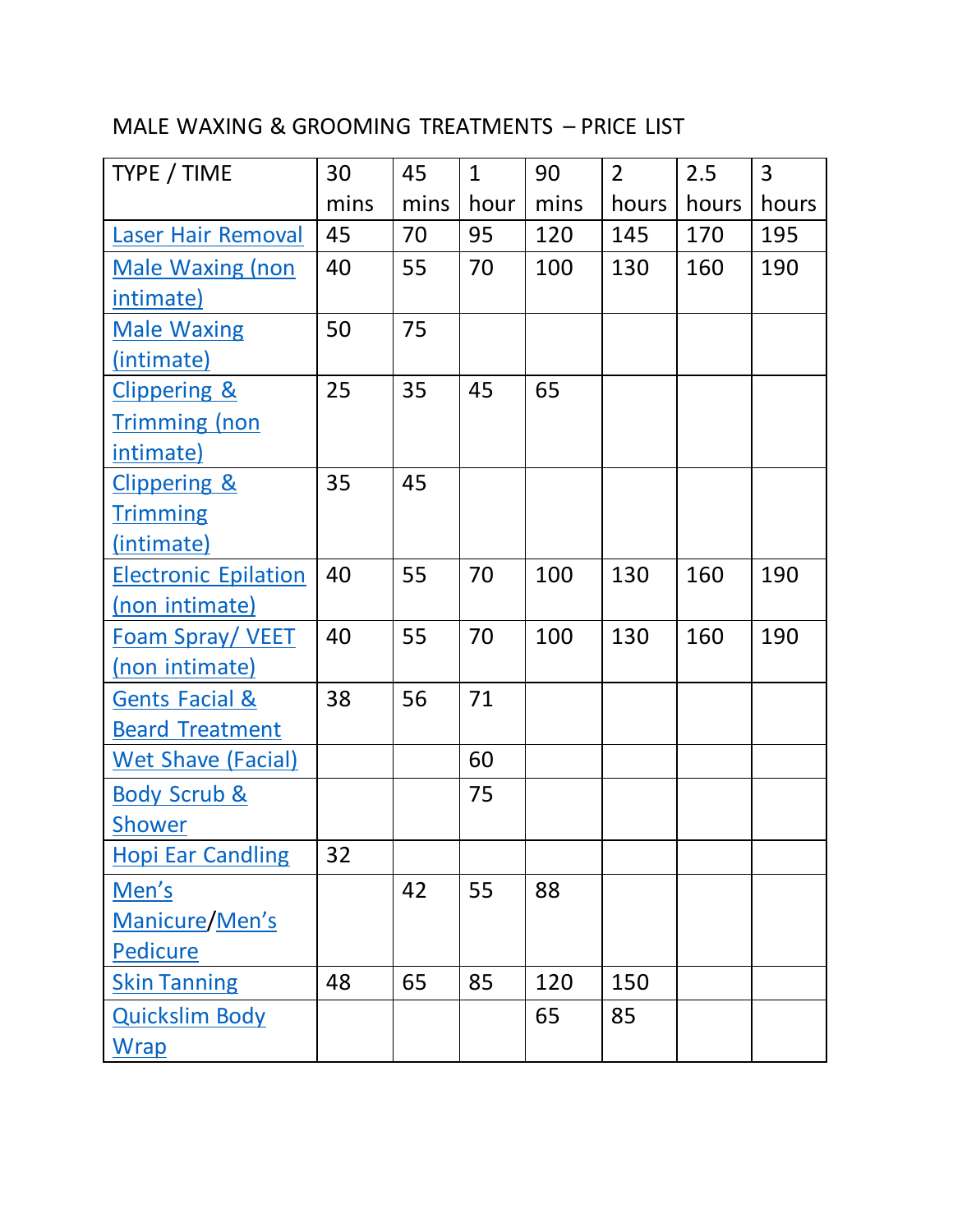## MALE TANTRIC EXPERIENCES TREATMENTS – PRICE LIST

| TYPE / TIME                | 30 mins | 45 mins | 1 hour | 90 mins | 2 hours |
|----------------------------|---------|---------|--------|---------|---------|
| Tantric                    | 50      | 70      | 90     | 120     | 150     |
| <b>Meditation</b> ,        |         |         |        |         |         |
| <b>Stretching &amp;</b>    |         |         |        |         |         |
| <b>Masturbation</b>        |         |         |        |         |         |
| <b>Sensual &amp;</b>       |         |         | 85     | 120     | 150     |
| <b>Intimacy</b>            |         |         |        |         |         |
| Coaching                   |         |         |        |         |         |
| <b>Tantric Practice</b>    | Varied  |         |        |         |         |
| Tantric Reiki              | 50      | 70      | 90     | 120     | 150     |
| <b>Healing</b>             |         |         |        |         |         |
| <b>Sensual Scrub &amp;</b> |         |         | 120    | 160     | 200     |
| Shower                     |         |         |        |         |         |
| <b>Sensual Erotic</b>      | 50      | 70      | 90     | 120     | 150     |
| <b>Male Massage</b>        |         |         |        |         |         |
| Prostate                   | 50      | 70      | 90     | 120     | 150     |
| <b>Massage</b>             |         |         |        |         |         |
| (Milking)                  |         |         |        |         |         |
| <b>Lingam Edging</b>       | 50      | 70      | 90     | 120     | 150     |
| <b>Tantric</b>             | 50      | 70      | 90     | 120     | 150     |
| <b>Reflexology &amp;</b>   |         |         |        |         |         |
| <b>Foot Fetish</b>         |         |         |        |         |         |
| <b>Tie &amp; Tease</b>     | 100     | 120     | 140    | 180     | 220     |
| <b>Tantric Yoga</b>        | 100     | 120     | 140    | 180     | 220     |
| <b>Touch</b>               |         |         |        |         |         |
| Male Body to               | 100     | 120     | 140    | 180     | 220     |
| <b>Body Massage</b>        |         |         |        |         |         |
| Shared Intimate            | 100     | 120     | 140    | 180     | 220     |
| Touch                      |         |         |        |         |         |
| Game of                    | 100     | 120     | 140    | 180     | 220     |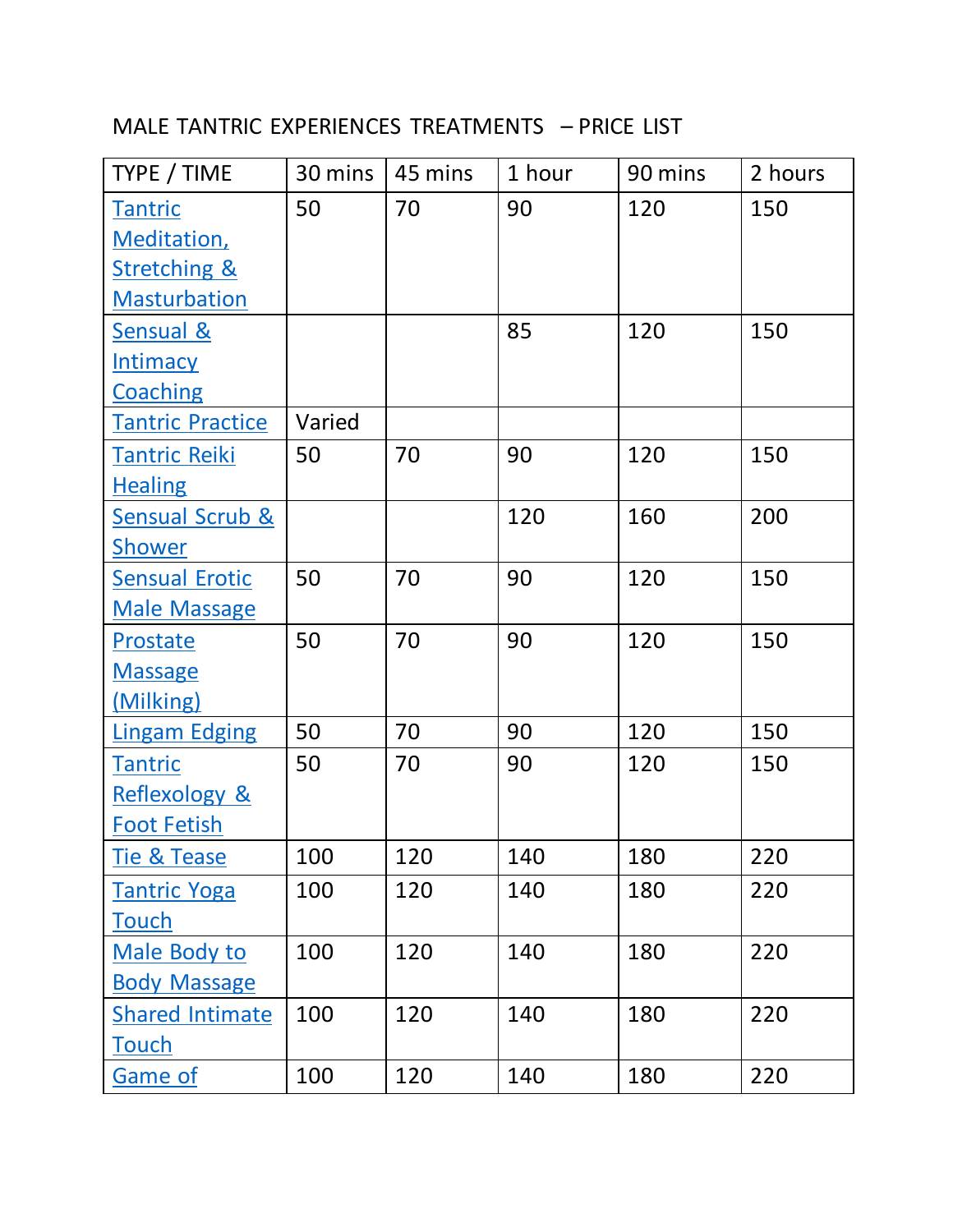| <b>Requests &amp;</b>   |         |          |          |          |          |
|-------------------------|---------|----------|----------|----------|----------|
| <b>Dirty Talk</b>       |         |          |          |          |          |
| <b>Tantric Massage</b>  | 100     | 120      | 140      | 180      | 220      |
| <b>Slippy Wrestling</b> | 100     | 120      | 140      | 180      | 220      |
| & Play Fighting         |         |          |          |          |          |
| Conscious               | 100     | 120      | 140      | 180      | 220      |
| <b>Surrender</b>        |         |          |          |          |          |
| Sexy Live 1:1           | 25/60   |          | 45/90    | 55/120   | 85/150   |
| <b>Texting / Video</b>  |         |          |          |          |          |
| Calls                   |         |          |          |          |          |
| <b>Cum For Me</b>       | 100     | 120      | 140      | 180      | 220      |
| <b>Male Sexual</b>      | 120     | 150      | 180      | 230      | 280      |
| <b>Role Play</b>        |         |          |          |          |          |
| Male Couple's           | 75/150/ | 105/180/ | 135/180/ | 180/240/ | 225/300/ |
| Tantra                  | 180     | 225      | 210/240  | 270/345  | 330/420  |
| <b>Male Group</b>       |         |          |          | 90/160/  |          |
| Tantra                  |         |          |          | 220      |          |

#### PERSONALISED PROGRAMMES – PRICE LIST

Initial Consultation fee of £25, to agree programme and quote for agreed treatment length and types of therapy.

| <b>Gentleman's Rejuvenation</b> | A Good Night's Sleep       |
|---------------------------------|----------------------------|
| <b>Eastern Promise</b>          | <b>Immune System Boost</b> |
| <b>Heat Healing</b>             | <b>Feeling Free</b>        |
| <b>Spiritual High</b>           | The Five Elements          |
| <b>Skin Conditioning</b>        | <b>Divine Detox</b>        |
| <b>Mind Cleanse</b>             | <b>Tantric Exploration</b> |
| <b>Weight Loss</b>              | <b>Pain Relief</b>         |
| <b>Male Body Pride</b>          |                            |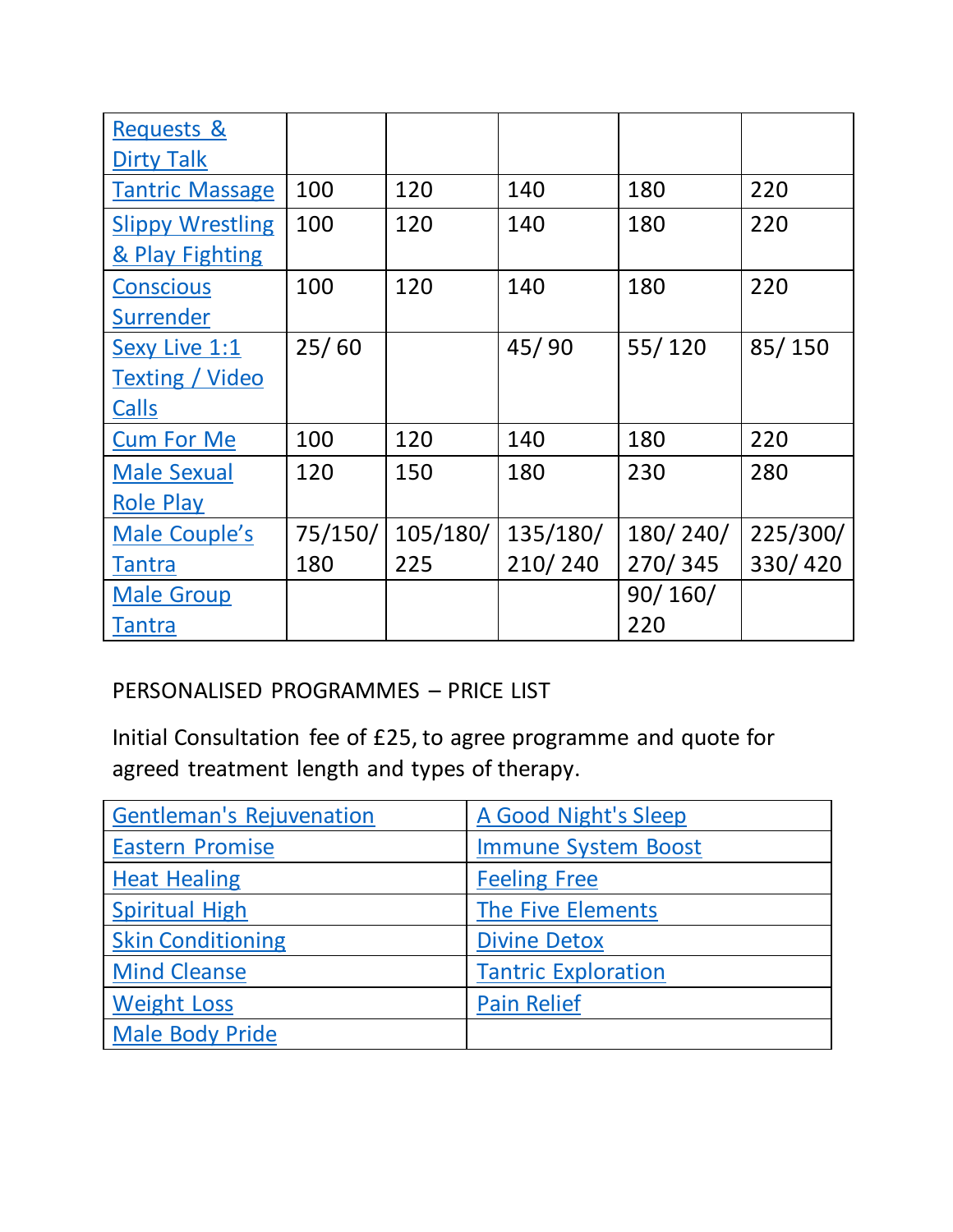## PROFESSIONAL TRAINING COURSES (ASSESSED THEORY & PRACTICAL COMBINED) – PRICE LIST (\*= NO PRACTICAL)

| TYPE / TIME                  | $10 - 15$ | 16-20  | 21-25 hours | 30-35 hours |
|------------------------------|-----------|--------|-------------|-------------|
|                              | hours     | hours  |             |             |
| <b>Body Massage</b>          |           |        |             | 590         |
| <b>Hot Stone Massage</b>     | 450       |        |             |             |
| <b>Indian Head Massage</b>   |           |        | 450         |             |
| <b>Reflexology</b>           |           |        |             | 550         |
| <b>Ear Candling</b>          | 155       |        |             |             |
| <b>Body Waxing</b>           |           |        | 490         |             |
| <b>Male Intimate Waxing</b>  |           | 650    |             |             |
| Mindfulness Coaching*        |           | $95*$  |             |             |
| Using PreBlended Oils*       | $115*$    |        |             |             |
| <b>Making PreBlended</b>     |           | $175*$ |             |             |
| Oils*                        |           |        |             |             |
| <b>Facial Treatments</b>     |           |        | 590         |             |
| Anatomy & Physiology*        |           |        |             | $240*$      |
| Retailing in Business*       | $70*$     |        |             |             |
| Marketing in Business*       | $70*$     |        |             |             |
| <b>Starting in Business*</b> | $70*$     |        |             |             |
| Standards in Therapy*        | $70*$     |        |             |             |
| Health & Safety*             | $70*$     |        |             |             |

## MASSAGE TRAINING COURSES (NO ASSESSED THEORY, PRACTICAL ONLY) – PRICE LIST

| <b>TYPE / TIME</b> |  | $'$ 2 hours   6 hours   12 hours   20 |              |  |
|--------------------|--|---------------------------------------|--------------|--|
|                    |  |                                       | hours   hour |  |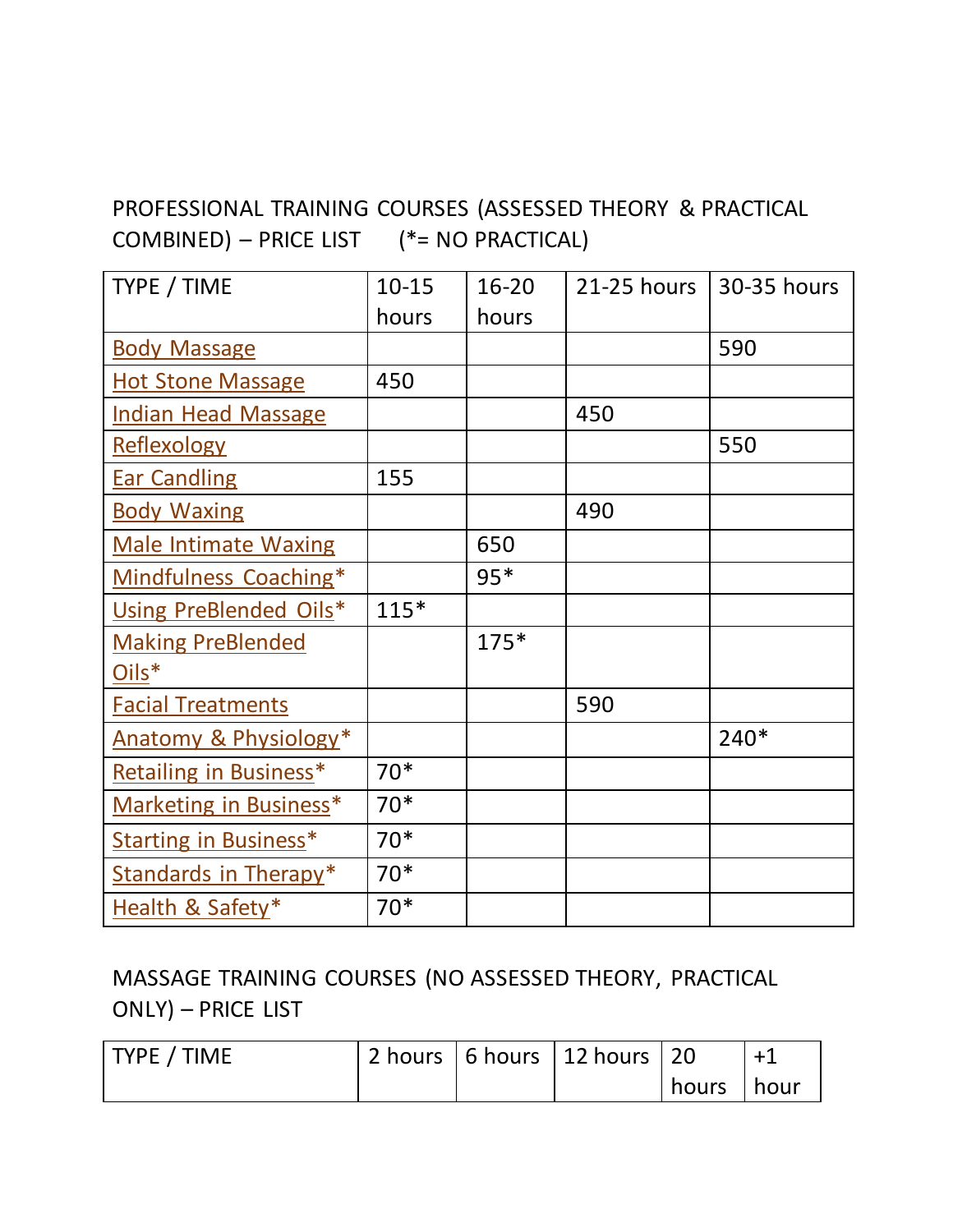| <b>Body Massage</b>           | 200 | 500 | 900  | 1500 | 90  |
|-------------------------------|-----|-----|------|------|-----|
| <b>Hot Stone Massage</b>      | 200 | 500 | 900  | 1500 | 90  |
| <b>Face Head &amp; Scalp</b>  | 200 | 500 | 900  | 1500 | 90  |
| <b>Massage</b>                |     |     |      |      |     |
| <b>Indian Head Massage</b>    | 200 | 500 | 900  | 1500 | 90  |
| <b>Foot Massage</b>           | 200 | 500 | 900  | 1500 | 90  |
| <b>Hand &amp; Arm Massage</b> | 200 | 500 | 900  | 1500 | 90  |
| <b>Relaxing Full Body</b>     | 200 | 500 | 900  | 1500 | 90  |
| <b>Ayurvedic Deep Tissue</b>  | 200 | 500 | 900  | 1500 | 90  |
| & Stretching                  |     |     |      |      |     |
| Marma Chikitsa                | 200 | 500 | 900  | 1500 | 90  |
| <b>Hot Herbal Compress</b>    | 200 | 500 | 900  | 1500 | 90  |
| <b>Balinese Spa</b>           | 200 | 500 | 900  | 1500 | 90  |
| Lomi Lomi                     | 200 | 500 | 900  | 1500 | 90  |
| <b>Thai Yoga</b>              | 200 | 500 | 900  | 1500 | 90  |
| <b>Massage Tools</b>          | 200 | 500 | 900  | 1500 | 90  |
| <b>Lingam Edging</b>          | 250 | 700 | 1250 |      | 120 |
| <b>Male Sensual Massage</b>   | 250 | 700 | 1250 |      | 120 |
| <b>Prostate Massage</b>       | 250 | 700 | 1250 |      | 120 |
| (Milking)                     |     |     |      |      |     |
| <b>Tantric Yoga Touch</b>     | 350 | 950 | 1750 |      | 170 |
| <b>Tantric Massage</b>        | 350 | 950 | 1750 |      | 170 |
| <b>Male Body to Body</b>      | 350 | 950 | 1750 |      | 170 |
| <b>Massage</b>                |     |     |      |      |     |

# TANTRA TRAINING COURSES, PRACTICALS & THEORY (\*ASSESSED THEORY) – PRICE LIST

| <b>TYPE / TIME</b> |       | b     | $\overline{1}$ | 20        | $30 -$ | $>200$ |
|--------------------|-------|-------|----------------|-----------|--------|--------|
|                    | hours | hours | hours          | hours 135 |        | hours  |
|                    |       |       |                |           | hours  |        |
| Diploma in Male    |       |       |                |           |        | 8550*  |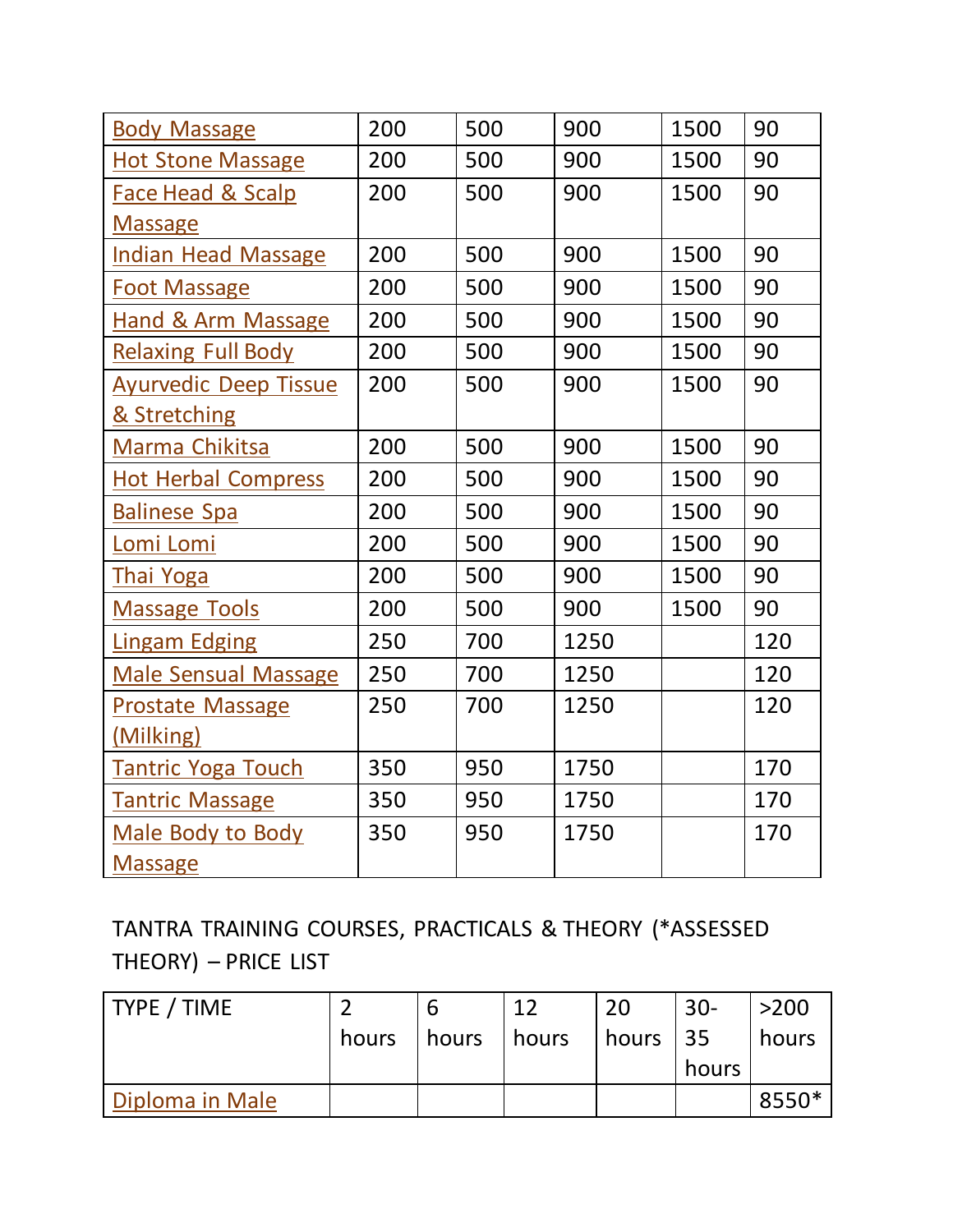| Tantra*                     |     |     |      |      |        |
|-----------------------------|-----|-----|------|------|--------|
| <b>Chakra Energy</b>        | 120 | 315 | 630  |      |        |
| <b>Concepts Training</b>    |     |     |      |      |        |
| Course                      |     |     |      |      |        |
| <b>Shirodhara Oil Flow</b>  | 200 | 500 |      |      |        |
| <b>Tantric Practice</b>     |     |     |      | 1250 |        |
| <b>Training Course</b>      |     |     |      |      |        |
| Reiki Level 1               |     | 550 |      |      |        |
| Reiki Level 2               |     | 650 |      |      |        |
| Reiki Master                |     | 700 |      |      |        |
| <b>Anatomy and</b>          |     |     |      |      | $240*$ |
| Physiology*                 |     |     |      |      |        |
| Reflexology *               |     |     |      |      | 550*   |
| Body Massage*               | 200 | 500 | 900  | 1500 | 590*   |
| <b>Tantric</b>              | 200 | 500 | 900  | 1500 | 590*   |
| Masturbation,               |     |     |      |      |        |
| <b>Meditation and</b>       |     |     |      |      |        |
| <b>Stretching</b>           |     |     |      |      |        |
| <b>Sensual Accessories</b>  | 200 | 500 | 900  |      | 90     |
| <b>Tie and Tease</b>        | 250 | 700 | 1250 |      | 120    |
| <b>Lingam Edging</b>        | 250 | 700 | 1250 |      | 120    |
| <b>Male Sensual</b>         | 250 | 700 | 1250 |      | 120    |
| <b>Massage</b>              |     |     |      |      |        |
| <b>Prostate Massage</b>     | 250 | 700 | 1250 |      | 120    |
| (Milking)                   |     |     |      |      |        |
| <b>Tantric Yoga Touch</b>   | 250 | 700 | 1250 |      | 120    |
| <b>Tantric Massage</b>      | 350 | 950 | 1750 |      | 170    |
| <b>Male Self-Pleasuring</b> | 350 | 950 | 1750 |      | 170    |
| Performance                 |     |     |      |      |        |
| <b>Male Body to Body</b>    | 350 | 950 | 1750 |      | 170    |
| <b>Massage</b>              |     |     |      |      |        |
|                             |     |     |      |      |        |